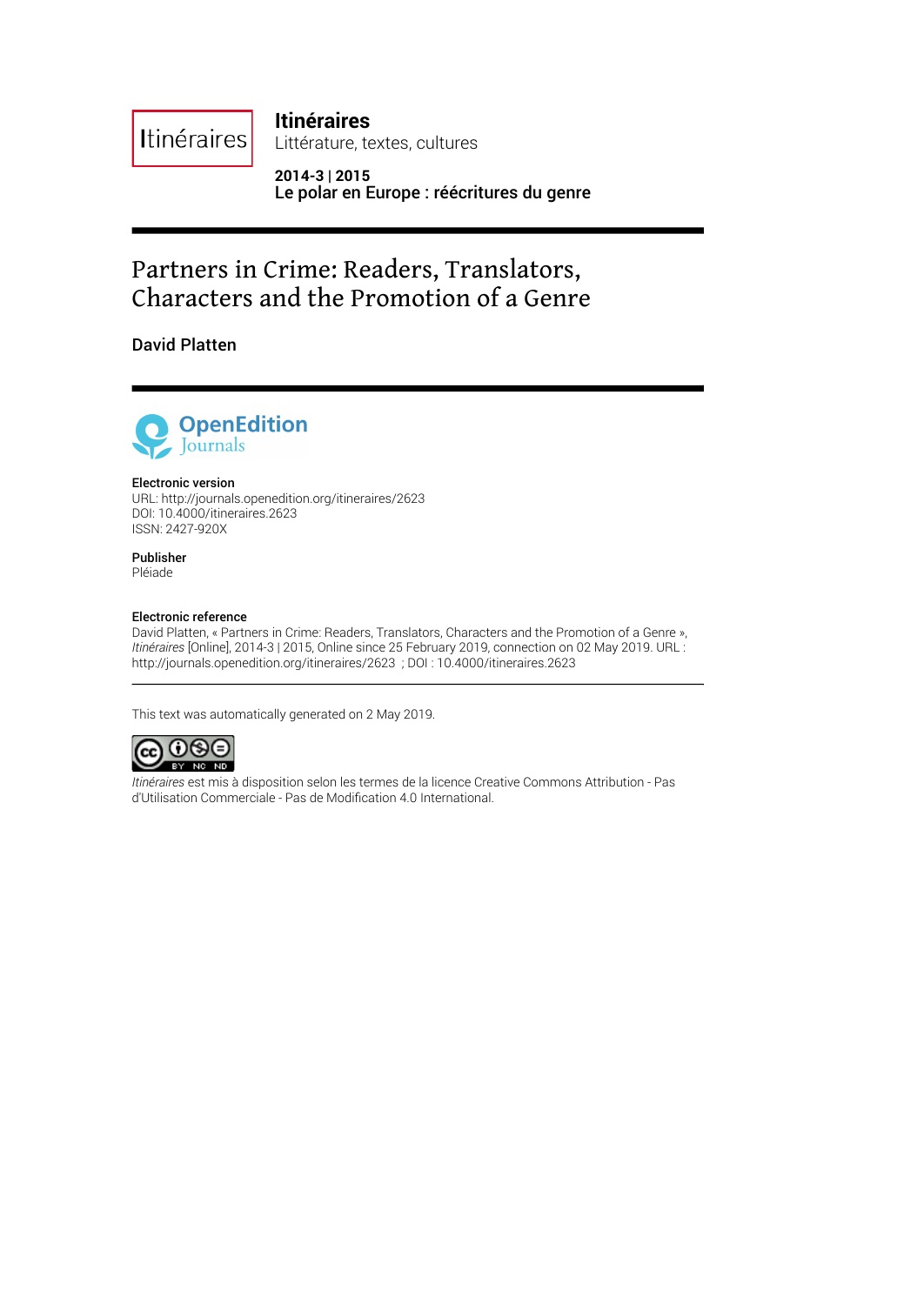# Partners in Crime: Readers, Translators, Characters and the Promotion of a Genre

David Platten

<span id="page-1-3"></span><span id="page-1-2"></span><span id="page-1-1"></span><span id="page-1-0"></span>1 "Le roman noir est l'avenir de la fiction." Patrick Raynal's declaration, issued in 1995, challenged the views of traditionalists who believed that the national culture was being undermined by the forces of multiculturalism, the audiovisual media, and the renunciation of a glorious literary heritage.<sup>[1](#page-13-0)</sup> Twelve years later a group of French writers and intellectuals signed the "Pour une 'littérature-monde' en français" manifesto, acknowledging the pre-eminence of a global literary culture, of which French-language literature should be a distinctive part. $^{\rm 2}$  $^{\rm 2}$  $^{\rm 2}$  Twenty years on, the popularity of crime fiction continues to soar, in paperback and on reading tablets, on small and large screens across the world; 2013 saw a 6% rise in the number of crime novels published in France compared with the previous year's figures, and this in the context of a dip in the overall productivity of the French book trade.<sup>[3](#page-13-2)</sup> Moreover, in the sphere of European crime literature in translation, the eminent publisher Christopher MacLehose has forecasted that a new generation of French-language writers, including Antonin Varenne, Hervé Le Corre, Dominique Sylvain, and the Swiss Joël Dicker, is poised to sweep all before them.<sup>[4](#page-13-3)</sup> In the light of the commercial and critical success enjoyed firstly by French crime fiction within its national boundaries and secondly by crime stories with local characteristics that have reached global audiences, it is timely to reassess what is beginning to look like a new cultural imperialism. The starting-point for this discussion will be the radical message encrypted in Raynal's 1995 prophecy, namely that the literary idiom of the modern crime narrative is so infectious that it will increasingly shape the production and consumption of the mainstream prose fiction of the future. Rowing back from this absolutist position, I shall argue that contemporary crime fiction has been successful because it has retained and protected a strong generic identity that has its roots in the 19th century. With regard to contemporary French and global literary culture, this essay will explore the extent to which innate properties of crime fictions guide the responses of readers but also facilitate the translation and transposition of these narratives to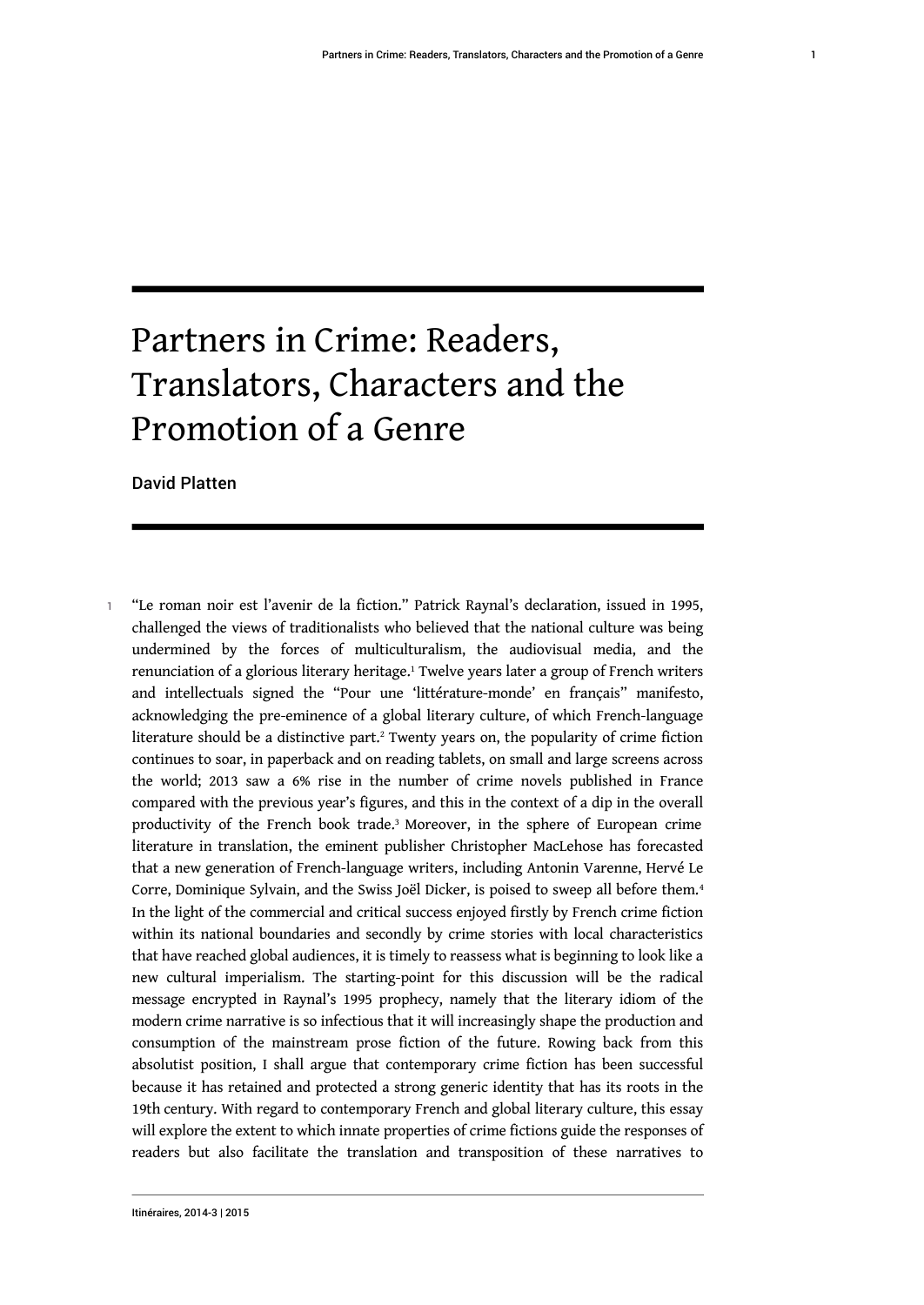different national cultures. The argument will initially draw on evidence contained within a landmark publication, the two volumes of the *Dictionnaire des littératures policières* , edited by Claude Mesplède (2007). Then, with reference to Edgar Allen Poe's *The Murders in the Rue Morgue* (1841) and to the contemporary fiction of Fred Vargas, it will examine how, through their textual interactions, characters in crime narratives may function as proxies both for the reader, and for the translator. Finally the argument will be augmented through discussion of Pierre Bayard's "critique policière" and Luc Boltanski's ideas on the societal impacts of the genre.

## A Monument to Crime: the *Dictionnaire des littératures policières*

- 2 For many years, and certainly since the prominence achieved in the 1960s and 1970s by the *néo-polar* school, French crime fiction has seemed like a terrier, snapping at the heels of the literary establishment. In the eyes of its detractors, the black jackets of the *Série Noire* heralded a satanic debasement of literary virtue, an attitude that was aided by some lascivious publicity and abetted by many of the house writers, who revelled in the image of belligerent cultural outsiders. This duality is an important feature of the politically and socially committed wing of the genre, described variously as the *roman noir* or *polar*, which, since the end of the Second World War, has been portrayed as butting against, or at least existing in contrast to, the literary mainstream, giving it a strong, cultural brand that other so-called minor literary genres have not managed to attain. Consequently, the crime literature industry has been able to ride economic peaks and troughs and *en route* has gradually infiltrated French cultural life.<sup>[5](#page-13-4)</sup> This presence has manifested itself in different ways that have been well documented, from the success of mainstream authors with roots in the crime series, to the proliferation of crime stories across different cultural media.<sup>[6](#page-13-5)</sup>
- <span id="page-2-2"></span><span id="page-2-1"></span><span id="page-2-0"></span><sup>3</sup>The *Dictionnaire des littératures policières* has been published in two editions, firstly in 2003 and then again in 200[7](#page-14-0).<sup>7</sup> With high production values matched by flawless editing, the volumes boast the trappings of an indispensable reference work, which, like any ambitious enterprise that draws on the combined knowledge of numerous experts, assumes a powerful, consensual authority. On the flipside, the reader must tolerate a diversity of styles and registers, as well as subtly different shades of opinion; the *Dictionnaire*, like all encyclopaedias, offers a kaleidoscopic rather than stable perspective on its subject matter. My analysis will deploy a simple metaphor for the reading process borrowed from the world of physics. Firstly let us imagine that the swirling patterns of the kaleidoscope are endowed with a centrifugal force, spinning outwards and thus compelling the reader to think about the information presented in a comparative context.
- The vast majority of entries relate to the œuvres of writers and are written with an elegant concision, much like the entries to any good encyclopaedia or glossary of literary fiction. This correlates with the evidence of the considerable secondary literature devoted to the study of the crime genres. Beyond the rudiments of theme and plot, scholars and critics do not tend to differentiate between crime and mainstream literary fiction in the ways they choose to approach the primary material. There are some adjustments made on the basis of generic identity; for example, crime fiction offers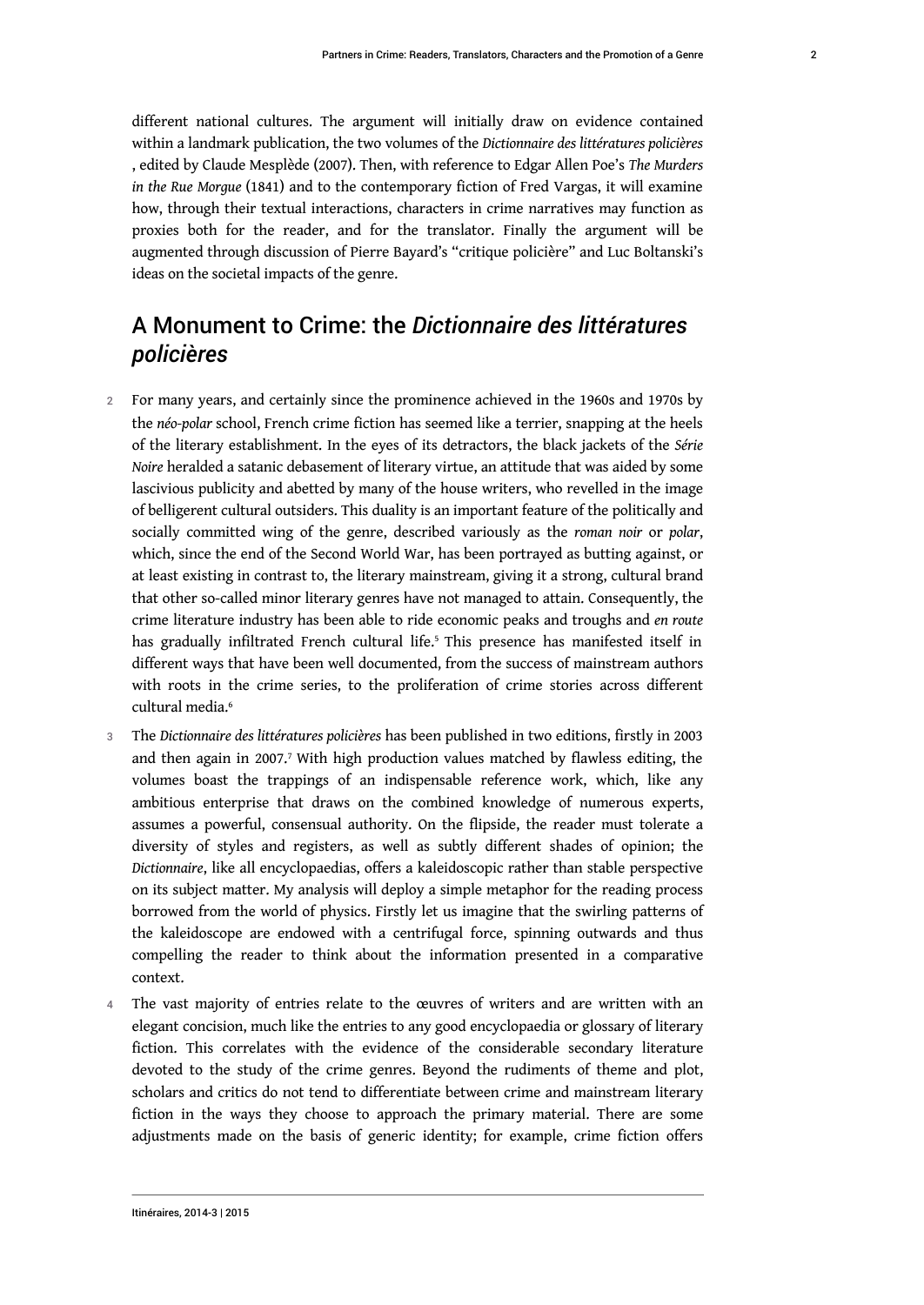<span id="page-3-0"></span>particularly fertile ground for psychoanalytical readings, and in French studies it continues to generate rich pickings for cultural historians interested in the politics of memory and especially in the demystification of events during the Occupation.[8](#page-14-1) Still, as a general rule a crime narrative is apprehended much like any other novelistic mode, in function of its potential to enrich understanding of a prefabricated interest or set of interests lodged in the mind of the professional reader, which will often relate to broad, interdisciplinary themes such as trauma, memory, or gender. Procedurally, researchers into crime fiction follow the same channels as those who work on general literature, giving papers at conferences and writing articles in journals that tend to be either singleauthor or indeed single-text studies.

- 5 Let us now imagine that our contact with the text is imbued with a centripetal force that energises questions concerning the nature and status of the genre, and a very different picture emerges. The *Dictionnaire* performs a powerful validation of what, for the purposes of this essay, we might call the generic specificities of crime fiction. These features can be adumbrated by three adjectives: crime fiction is inclusive, international and immersive.
- 6 The *Dictionnaire* owes its existence to the efforts of a diverse constituency. Of the seventynine contributors listed on pages 15 and 16 of Volume I, there are twelve academics, ten crime writers, eight translators and six publishers, in addition to individuals who describe themselves as exercising more than one of the above professions. There are also five journalists, five librarians, two secondary school teachers, two engineers, one specialist on railway networks, a restaurant owner and a person who is simply described as "lectrice." What unites the group is of course a passion for crime stories. They are all "amateurs de polar," though many have vested interests in the continuing health of the genre. In a sense the *Dictionnaire* stands as a monument to the success of an industry, which requires the maintenance and promotion of a special brand. Thus there will have been a touch of business acumen bearing on the decision to allocate five pages in Volume II to the prizes awarded each year to French-language crime writers, of which there are no less than sixteen (Mesplède 2007, 11: 501–6). The sums involved are small, usually under 1,000 euros, the idea being to scoop a maximum return on the investment in terms of publicity and exposure. Four, including the best known *Prix du Quai des Orfèvres*, are awarded to authors of unpublished manuscripts, indicating that the French crime fiction industry not only understands that celebrating success is a good business practice but also that commercial security depends on strategic interventions, which are here aimed at the identification and support of burgeoning talent.<sup>[9](#page-14-2)</sup>
- <span id="page-3-1"></span>7 Annual prize-giving is one of a number of elements involved in the promotion and marketing of crime fiction in France; others are specialist (mostly online) journals, literary festivals, media appearances, and writing workshops. These activities mirror what happens in the publishing industry generally, but in respect of crime, or indeed of any popular genre, they are marked by the faint stigma of cultural inferiority. Like the contributors to the *Dictionnaire*, the actors in these arenas hail from different professional and social milieus. Again, it would be foolish to argue that mainstream French fiction is in any way less democratic than the crime genres, and there are many who enjoy reading both; however, it is possible to surmise that the passion for reading crime might in some cases be accentuated by tinges of resentment born of a perceived cultural inferiority, or in others exalted by the mildly rebellious spirit of those who see themselves as living on the margins. Whether or not this aggravated inclusivity is in itself a fiction, any attempt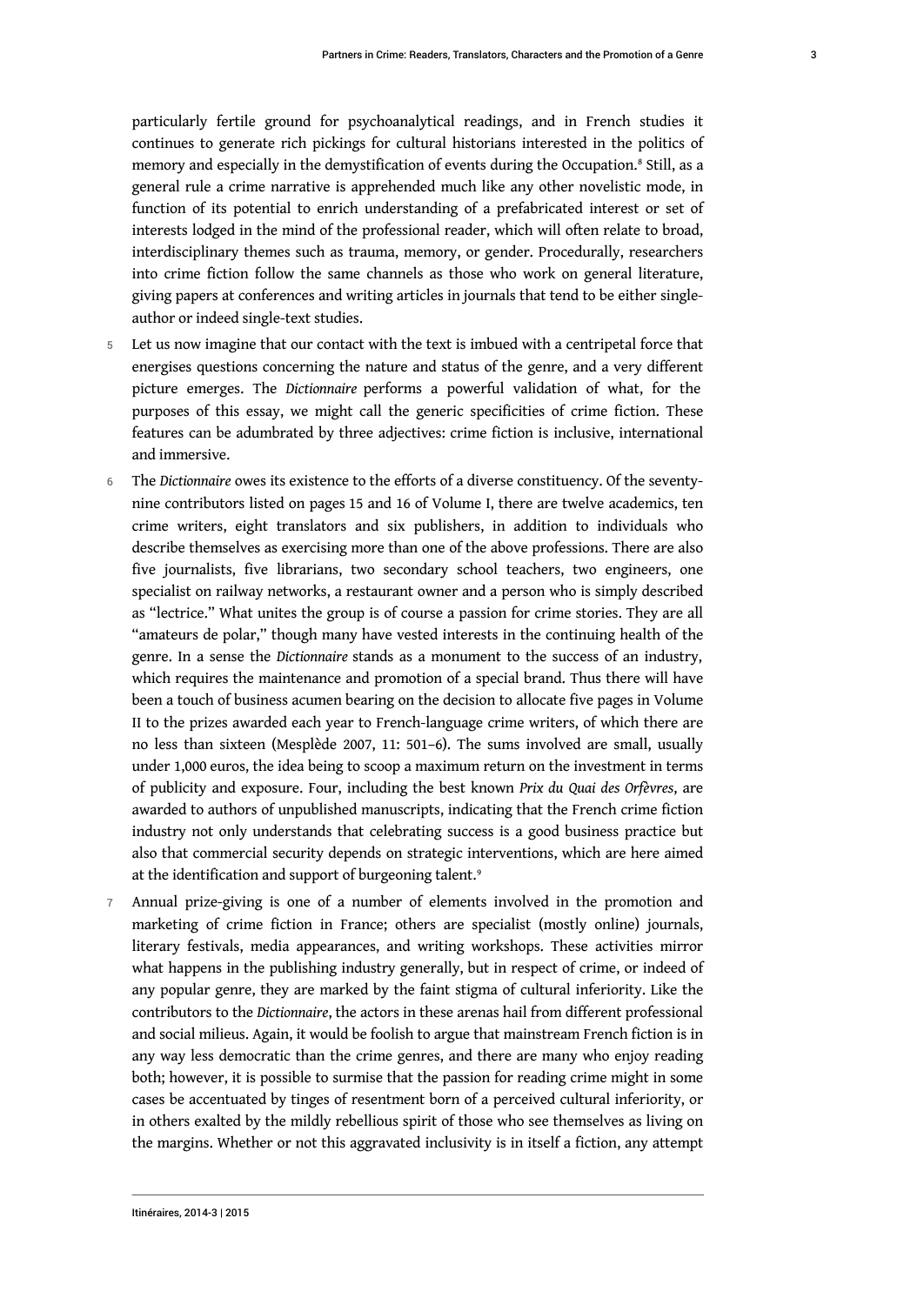to elaborate an academically-oriented aesthetics of crime writing will be obliged to work with the grain of a popular reading consciousness.

- <sup>8</sup>Another striking feature of the *Dictionnaire* is its resolute internationalism. It is especially generous towards English and American writers, allocating three pages or more to Eric Ambler, John Dickson Carr, Patricia Highsmith, Graham Greene and James Ellroy. Conversely, Simenon is afforded less than one page of comment, and even Jean-Patrick Manchette, perhaps the most influential of modern French crime writers, receives only two—admittedly laudatory—pages. This tilt in favour of English-language crime writing reflects the longstanding popularity in France of American and English crime authors, from the trailblazing, post-war years of the imported, hard-boiled classics of Hammett, Chandler and McCoy to the contemporary era of Mary Higgins Clark, Patricia Cornwell, James Patterson, Harlan Coben and James Ellroy, who tend to be more prolific and sell at least as many copies of each new novel as the big guns of the French *polar*, Fred Vargas, Jean-Christophe Grangé and Caryl Férey.[10](#page-14-3) It also anticipates the boom in international crime fiction over the past five years, typified in literature by the rise to prominence of the "Nordic Noir" and in television by public appetite for well crafted, serial crime narratives stretching out over many weeks, which are later sold as box sets. Notable examples of the latter include in America the HBO series *The Wire*, which ran over five seasons from 2002 to 2008, and in Europe the Danish cult series *The Killing*, which ran over three seasons from 2007 to 2012.
- <span id="page-4-0"></span>9 Academic interest has been kindled by this contemporary phenomenon of a popular culture in the western world, saturated with crime narratives that have originated in certain places and register aspects of cultural specificity but are digested comfortably by international consumers. It raises two related questions, firstly on the mechanics of the operation, on how these linguistic and cultural transitions are engineered, and secondly on whether the crime story of itself, as an apparent vector for transnationalism, has at its core a set of universal properties. In this respect the dictionary entry on Agatha Christie (Mesplède 2007, 1: 379), which describes her characters in ostensibly unflattering terms as flat and stereotyped, but so much so that they are "transposables dans n'importe quelle société […] comme les protagonistes des contes ils atteignent ainsi une sorte de vérité universelle et intemporelle,"[11](#page-14-4) is instructive.
- <span id="page-4-1"></span><sup>10</sup>The third remarkable feature of the *Dictionnaire* is its propensity for transforming fictional characters into avatars. Sir Arthur Conan Doyle, who commands a respectable two pages of text, is inevitably eclipsed by his creation. The four pages dedicated to Sherlock Holmes are supplemented by a further two with the title "Holmes, Sherlock (Pastiches)," and a third entry under the heading "Holmésologie." Moriarty gets his own single-page entry, and bizarrely Conan Doyle's posthumous existence as a fictional character in crime stories written by other people is also acknowledged under a separate heading. Sherlock is not the only character in the *Dictionnaire* who overshadows his creator; Father Brown outdoes G. K. Chesterton, Maigret overwhelms Simenon, and Lord Peter Wimsey, Arsène Lupin and San-Antonio are all given equal billing with Dorothy L. Sayers, Maurice Leblanc and Frédéric Dard respectively.
- The notion that crime fiction has spawned these mythical creatures that appear to enjoy a degree of autonomy presents a direct challenge to the prevailing view in university literature departments, where students are encouraged to see fictional characters as textual constructs rather than psychological entities. On the other hand, it rhymes with the funky approach adopted by Pierre Bayard, who speaks happily of his associations with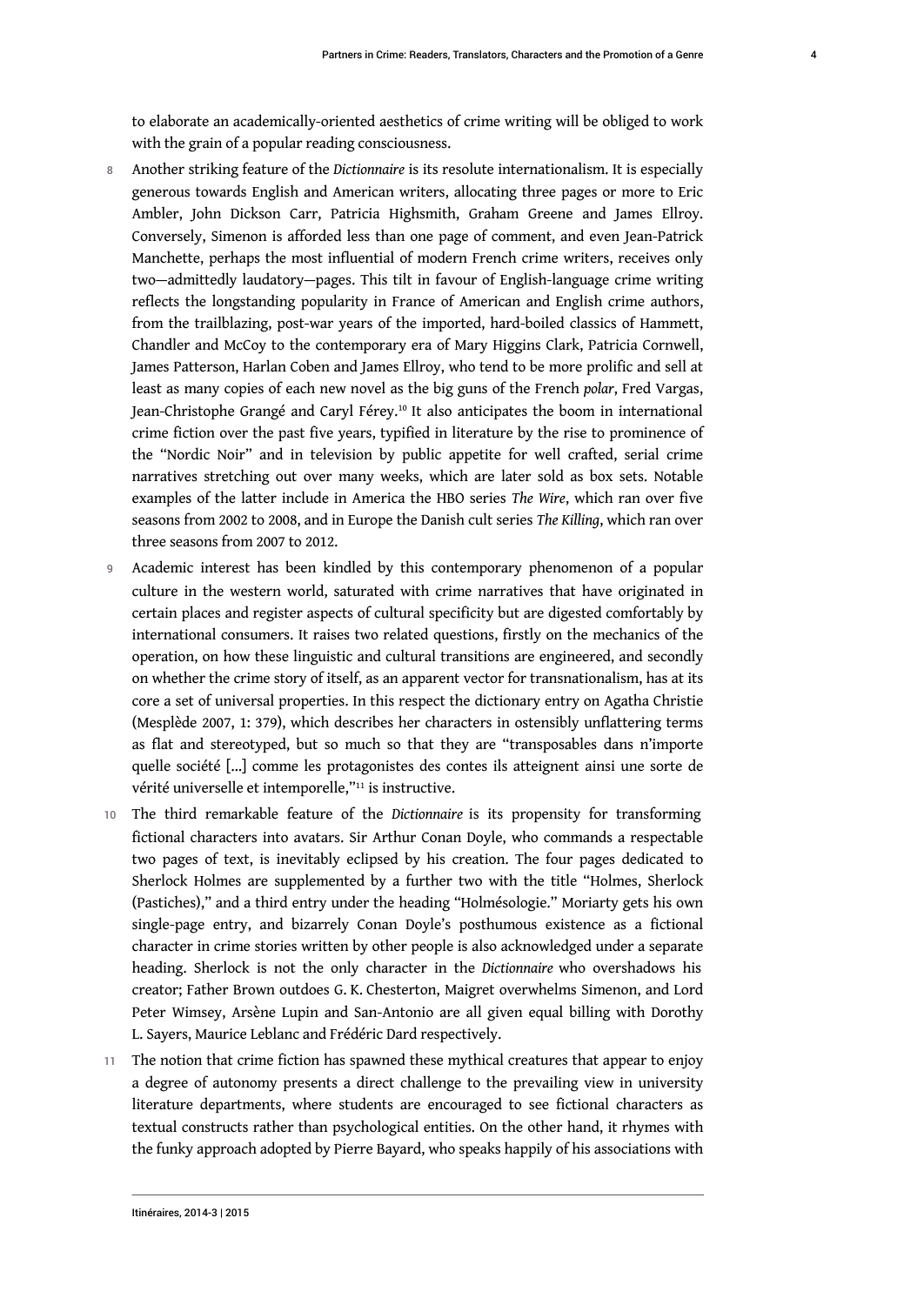<span id="page-5-0"></span>literary characters: "Ceux-ci ne sont pas, comme on le croit trop souvent, des êtres de papier, mais des créatures vivantes, qui mènent dans les livres une existence autonome, allant parfois jusqu'à commettre des meurtres à l'insu de l'auteur." (2008: 19)[12](#page-14-5) For the moment, we can infer from the evidence supplied by the *Dictionnaire* that readers form bonds with fictional characters. The ensuing question concerns the nature of this engagement, specifically whether the experience of reading crime fiction is inherently more immersive than that of reading standard novels, which conventionally entails the "willing suspension of disbelief." If so, in accordance with Marie-Laure Ryan's theories of literary immersion, this would restore crime fiction to its generic source, as an offshoot of the "high realism" of the 19th-century novel.

- 12 Ryan offers a beguiling theory of the novel that takes its cue from the history of art. A pivotal moment, Ryan ascertains, would have occurred when the discovery of the laws of perspective effectively banished the neo-platonic abstraction of pre-Renaissance art. Depth-of-field drew the spectator into the world of the painting, allowing him or her to experience the objects depicted as "virtually present" (Ryan 2001: 3). This visual immersion, she argues, manifests itself through the disorientation induced by the *trompe l'œil* effects of the Baroque. Similar shocks would have accompanied the emergence of a literary realism in 19th-century Europe, which Tom Wolfe compares to the "introduction of electricity into machine technology" (cited in Ryan 2001: 161). Ryan explains how realism "effaced the narrator and the narrative act, penetrated the minds of characters, transported the reader into a virtual body located on the scene of the action, and turned her into the direct witness of events, both mental and physical, that seemed to be telling themselves." (Ibid.: 4) Nineteenth-century realism transformed both the relationship of the reader to the book, and of literature to society; as Ryan vividly puts it, "wide strata of society wept for Little Nell or waited anxiously for the next instalment of Dickens's serial novels."[13](#page-14-6)
- <span id="page-5-1"></span>13 This cohabitation of the reader and the fictional character seems particularly apposite to crime fiction, where traditionally the detective is presented as a proxy for the reader. However, the equation between detective and reader, if it can be sustained, would imply that immersion in the world of a crime novel is anything but a passive experience, for the detective is a privileged character endowed with special cognitive powers. Would this imply therefore that crime fiction offers a distinctively different kind of reading experience? For the moment we might posit that keen readers of crime fiction would not necessarily be good detectives but that the reader of the crime novel is inevitably caught up in the process, operating rather like the translator is obliged to do, beneath the arc of the narrative, in the world of the text and trying to make sense of it.

## Reading Minds: Poe and Vargas

- 14 Bearing in mind assumptions over the intercultural portability of crime fictions, the next question that arises concerns the possibility of a congruence between habits of reading and the practice of translation. Edgar Allen Poe's short story, *The Murders in the Rue Morgue*, which is considered by many critics to be the founding narrative of the genre, offers fertile ground upon which to test this hypothesis.
- 15 The story begins with a disquisition on the value of playing games as essential training for the mind, which is then followed by an episode that is commonly regarded as the archetypal illustration of detective reasoning. M.C. Auguste Dupin and his companion are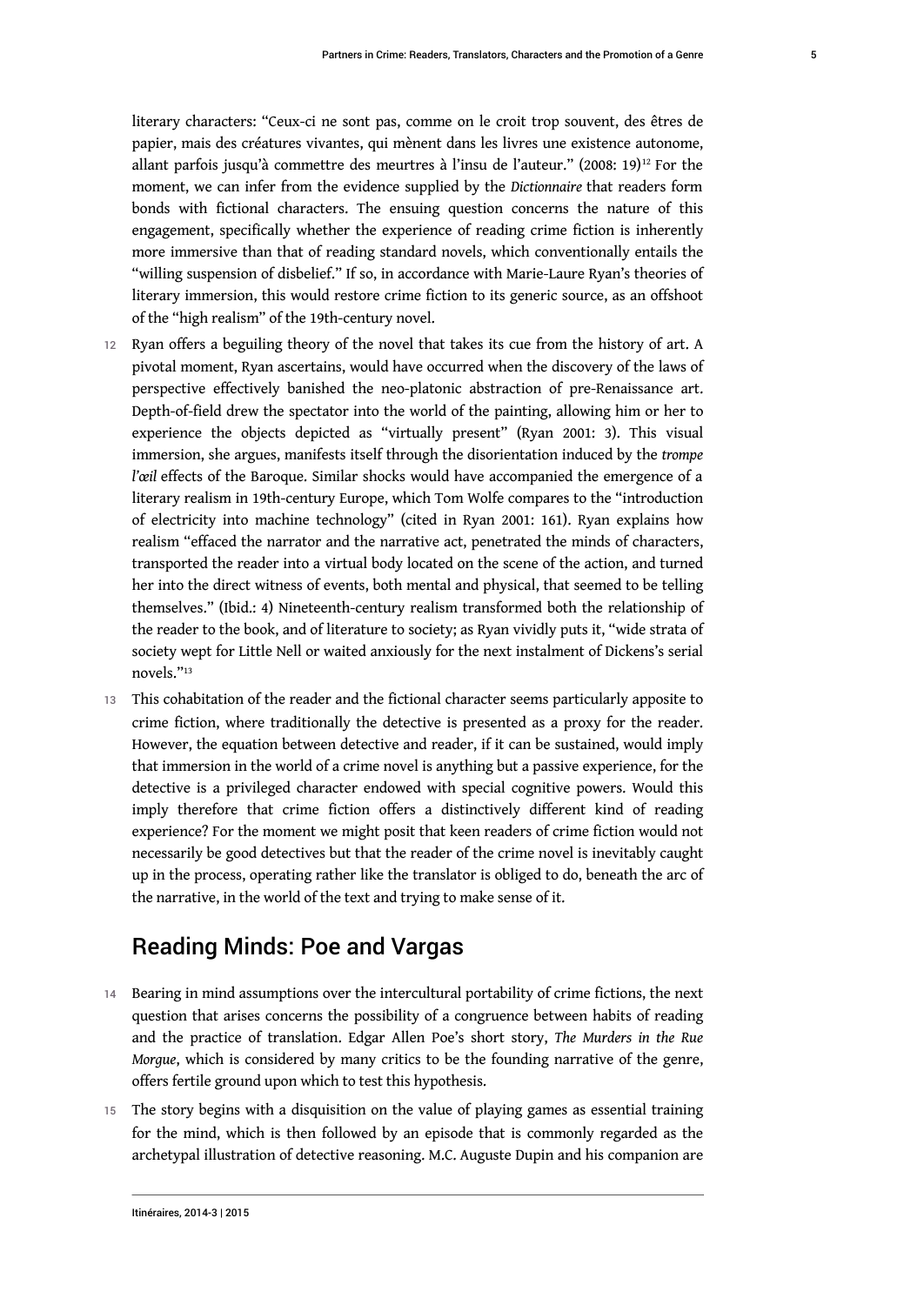taking their usual postprandial stroll through the dark Parisian streets. Neither had spoken for a while ("for fifteen minutes at least") when, to the astonishment of his companion, Dupin makes an apparently random, meaningless statement: "He is a very little fellow, that's true, and would do better for the *Théâtre des Variétés*" (Poe [1841] 1980: 110). The companion's astonishment is due to the fact that Dupin has just verbalised the very thought that in the previous instant had passed through the former's mind. Notwithstanding the comical aspect to the conversation that ensues, Dupin's method tracking back to a chance encounter fifteen minutes previously with an errant fruiterer and his barrow—provides a model for the detective's deductive reasoning that would serve plot fiends well over the next 170 years. In studies of the crime genres Dupin is seen as the prototype of the rational, dispassionate detective. However, what impresses with regard to this incident is less the cool of his reason, and more the intensity of his performance and the extent to which he penetrates the mind of his companion. Dupin performs a routine of mental gymnastics involving a number of different moves which include: an intent reading of gesture and expression; acute insight into the minutiae of an individual's interaction with his physical environment; a precise recall of snatches of conversation from a previous day; and a trust in the intellectual bond between the two men, such that he can gamble with confidence on his companion making at specific moments in time certain phonological and cultural associations in his mind. This heterogeneous mass of observations, intuitions and deductions supplies evidence which Dupin is able to reassemble almost instantaneously, allowing him to articulate the thought of his companion, who was wondering why a theatre actor of diminutive stature had been cast in the starring role of a tragedy. This seems less an illustration of the supremacy of the discourse of ratiocination and more a kind of radical appropriation of the other's perspective on the world *in its totality*. Dupin operates in the manner of a simultaneous interpreter, though for the most part silently and without the help of words. This deeply embedded mutuality of vision suggests a kind of "telementation," a term which in contemporary parlance has acquired the negative connotations of "brainwashing."

- 16 As a postface to Poe, let us return briefly to the eulogy of games and game-playing at the very beginning of the *Rue Morgue*. Although Poe's narrator thinks that there is some value in the concentrated tunnel vision required for success at chess or draughts, he puts greater store in card games like whist, where attentiveness to the body language of the other players will significantly enhance performance. The successful player of whist will rely not only on his or her mastery of the rules, rules which assure the internal cohesion of the game, but also calculate how his or her partner and their opponents will react, and in this he/she takes note of the external contingencies. Again, the emphasis is on the totality of the other's perspective, as Poe's narrator puts it, "a comprehension of *all* the sources whence legitimate advantage may be derived" (Poe [1841] 1910: 106).
- 17 Vincent Jouve (1992) argues that characters are the primary organising principles of literary narrative. If a reader can be said to identify or empathise with a literary character, then he or she at the very least connives with what we might call a wholeworld view of the text. Crime fiction involves a journey of the mind which is both cerebral and potentially empathetic, but like any other kind of novel it presents an imagined world which, when reading, we are apprehending. The antennae of the crime reader may be twitching with anticipation before the first page is turned, the investigative experience may be more concentrated, but the presence of the reader in an imagined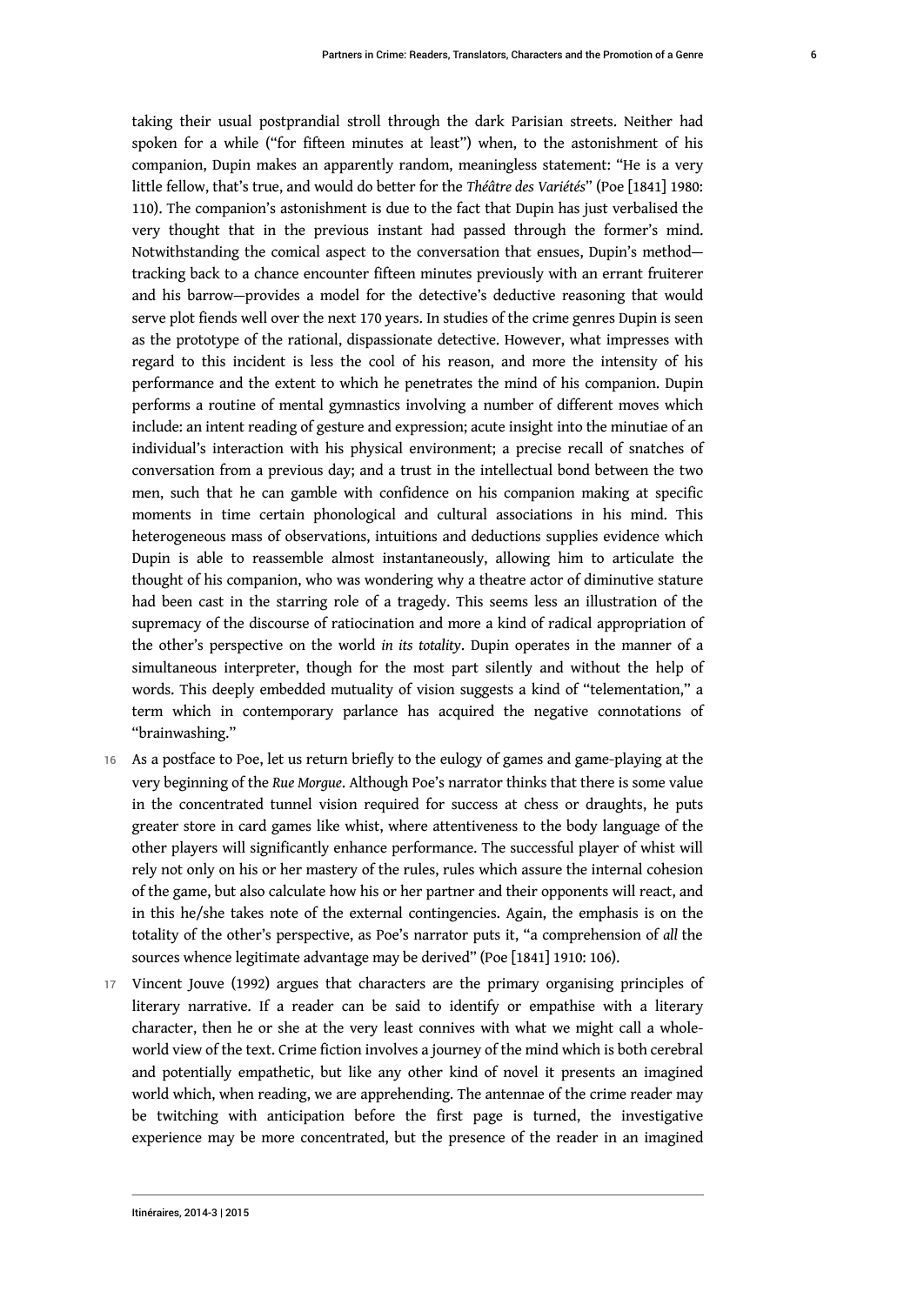<span id="page-7-0"></span>7

world is like that of any traveller. We start a novel, then we accept or reject it. We turn back or push on and acclimatise. This "whole-world" view of the literary text begs some interesting questions in relation to the practices of textual analysis on the one hand and translating text on the other. With textual analysis, in seminars or at conferences, or when we apply various theoretical models, we tend to fragment literature, chop up text, and although this allows us to disaggregate parts, we also lose the sense of the novel or poem as a holistic entity. The supposition advanced here is that translators, who work line by line, cannot afford to lose that sense of wholeness about a work.

- <sup>18</sup>If Dupin, in *The Murders in the Rue Morgue*, is presented as a translator of thoughts, Fred Vargas has developed two characters who interpret the world in different ways. Her favourite, le commissaire Adamsberg, is a famously irrational, intuitive sleuth, who is presented as the antithesis of reasoning machines like Dupin. And yet Vargas, like Poe, is preoccupied with the workings of the mind, deploying an arsenal of tropes (thoughts as fish, clouds, and the scattering of a flock of birds) to reflect the transience of Adamsberg's thinking. A different world-view is provided in Vargas's novels through the perspective of Adamsberg's deputy Danglard, he of the encyclopaedic knowledge and domestic woes. Their relationship is further triangulated in *Dans les bois éternels* with the first appearance of Veyrenc, a younger alter ego of Adamsberg from a neighbouring Pyrenean village, allowing for more extensive exploration of the Commissaire's imperturbability.[14](#page-14-7)
- 19 Adamsberg's charisma is magnetic, yet he remains at a certain distance; access to his thoughts, his feelings and his life story is carefully policed by his creator. Vargas (2001: 8) deplores the recent trend in France for *autofiction*, introspective, self-reflective narratives that hover somewhere over autobiography and novel. In contrast her stories coil around the nuggets of popular folklore, myth, legend that she continues to unearth. Indeed no other living writer explores more deftly our reluctance to jettison superstition, and our concomitant fascination with the uncanny and the ethereal. In appraising her approach to characterisation, a useful distinction is the philosophical one between *percepts* outputs of perception, which are sense-orientated—and *images*—outputs of the imagination, which are mental actions. Adamsberg is sensitive to percepts, indeed he seems at times assailed by percepts. These may be habitual (his neighbour Lucio urinating in the evening against the foot of the tree in his garden), mnemonic (the antlers in his office) or motivated clues (the way the young street gangster Momo-mèche-courte laces his trainers in *L'Armée furieuse*). Functioning for the most part in this realm of the senses, Adamsberg is like Vargas's caveman in *Petit traité de toutes vérités sur l'existence*, constantly seeing the world afresh. Thus he seems remote, an alien in his surroundings, an antidote to the narcissism of the romantic poet or writer of *autofiction*. Yet at the same time, from the vantage point of the reader, the fluidity of Adamsberg's thinking represents instability and the precarious nature of human relations. The reader may be keen to get to know him but he seems to resist empathy. When we journey back to his childhood in *Dans les bois éternels*, we despair at his apparently impassive response to the cruelty inflicted on the young Veyrenc, until finally he intervenes. We learn that our hero's hands had been tied behind the back of a tree, and a sensory misapprehension or percept (this time on the part of the reader) is corrected.
- 20 Adamsberg's personality is opaque, his identity no more than a succession of more or less well remembered percepts. He is animated by the existence of curious external phenomena which drive the plots of Vargas's novels. Questions of the self are deflected, or possibly displaced; one could speculate that his creator's fascination with supernatural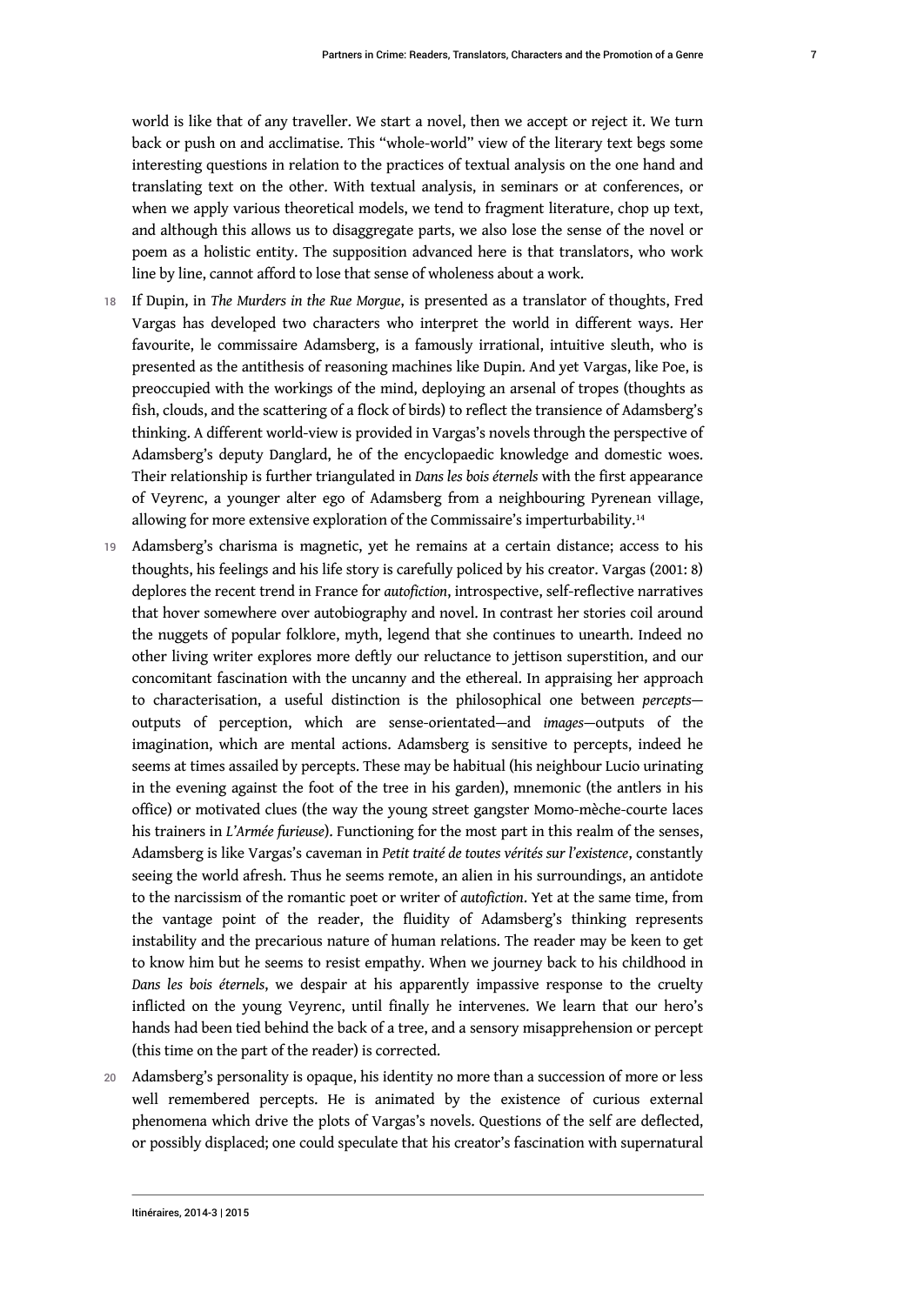mysteries—the myths, legends and folklore—is in itself a kind of displacement. Whenever Danglard's ordered world disappoints, as it so regularly does in the novels, and we can't or don't want to find answers within ourselves, we might be tempted to look beyond science and reason and into the supernatural.

- 21 A major plank of my argument states that our experience of reading crime fiction tends to be modulated by the degree to which we immerse ourselves in the world conjured up by the words of the text. Alvin Goldman makes a distinction between what he calls suppositional imagination (S-Imagination) and enactment imagination (E-Imagination). S-Imagination—to suppose that something could happen—invokes the minimum investment of self in the fictional world. E-imagination is a more elaborate, committed process which involves trying to create in one's own mind a selected mental state, or as Goldman puts it, "a rough facsimile" (2006: 42) of such a state through the faculty of imagination. Vargas's fiction would indicate that Goldman's categories are not hard and fast. She invites and obstructs an immersive practice of reading. Of her two investigators, the one, mysterious and enigmatic, invites an empathy which can never be fulfilled, while the other, Danglard, whose predicaments are depressingly familiar, pleads for sympathy (rather than empathy). Yet both are privileged interpreters of Vargas's fictional universe. As a perpetual outsider, Adamsberg assumes a very readerly presence but one more akin to a literary critic, picking bits out here and there, chasing hares, forming judgements, following obsessions, but not required to render the totality of the reading experience. The suspicion would be that most translators feel they need to behave more like Danglard than Adamsberg, worrying about the esoteric references they don't immediately understand. And yet theorists of translation have consistently stressed that good translators must go beyond the literal transmission of sense into the area of cultural difference and cultural exchange.
- 22 In his study of literary translation Jeremy Munday focuses on process, specifically on the identification of key points where evaluative decisions must be made, which he describes as "those places in a text […] where the translator or interpreter's intervention and subjectivity are potentially most telling" (2012: 1–2). Munday uses the interesting term "translator and reviser." One of his case studies is David Bellos' translation of Georges Perec's *La Vie mode d'emploi*, a ferociously difficult novel suffused with intertextual references and hidden patterns. Faced with this challenge Bellos could either produce a text of accurate non-sense or embark on some revision. He did the latter, explicating allusions and references that are deliberately implicit in the source text, and in so doing attracting the wrath of Perec scholar Bernard Magné. Magné criticised Bellos for this "textual exhibitionism" (Munday 2012: 121) which, in his eyes, destroys the sophisticated ploy by which Perec makes certain readings visible to only a select few readers. However, for Bellos (2011: 332) the translation must carry the "same information" with the "same force" as the source text. As he explains in his own book on the art of translating, pertinently subtitled "translation and the meaning of everything," Bellos the translator is guided by the principle of telementation, a term which, as indicated above, is now used principally by religious cults to describe a "fusion of minds" but was originally coined by Ferdinand de Saussure in the *Cours de linguistique générale* to denote the transmission of thought within a synchronic system of language (2011: 325). So the translator, like the reader, must embrace a whole-world view of the text.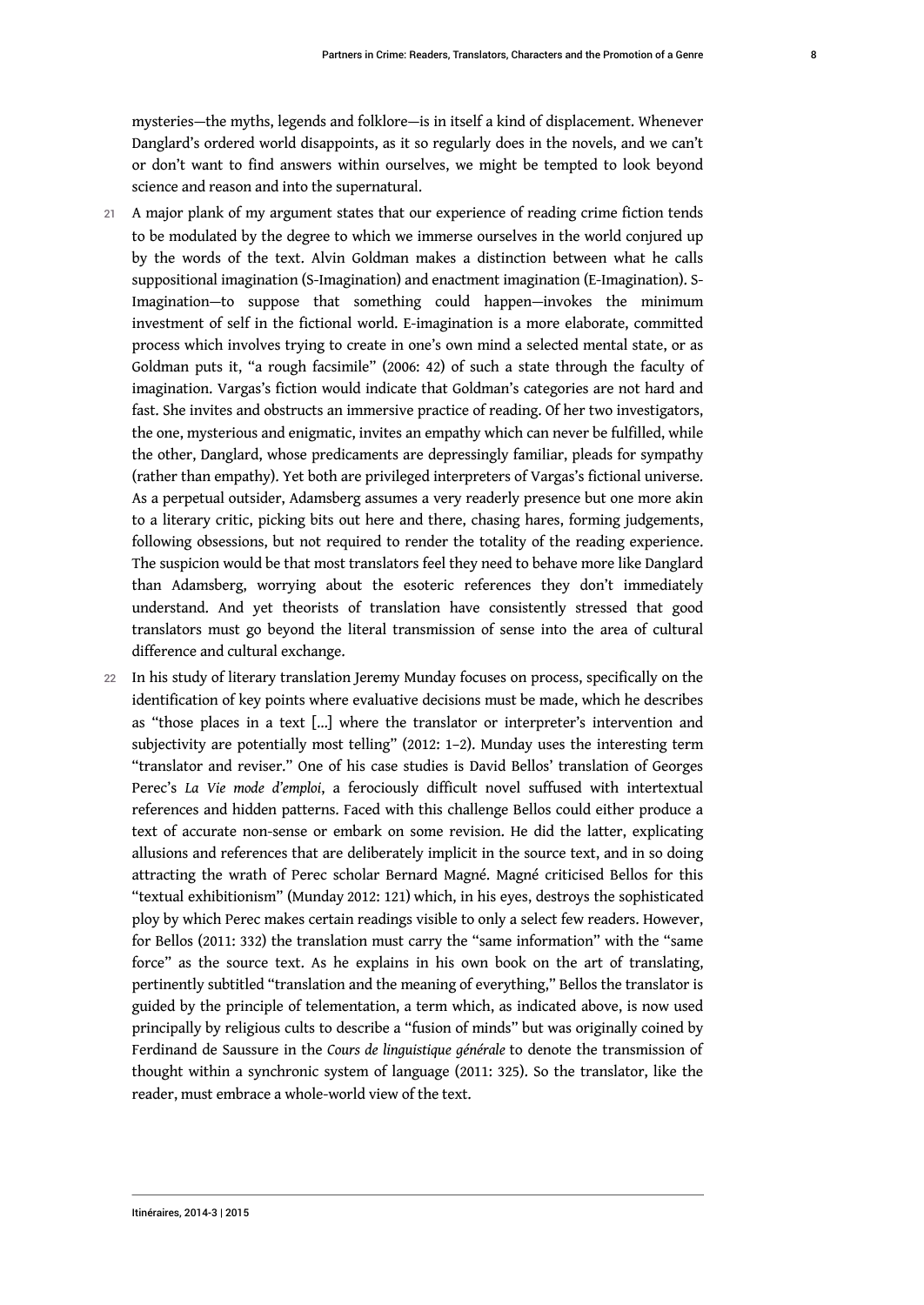## The Reader Detective and the Empowered Citizen: Bayard and Boltanski

- 23 To the best of my knowledge, Pierre Bayard is the first commentator since Tzvetan Todorov in the mid-1960s to develop a fully-fledged aesthetics of the crime narrative. The principle upon which Bayard's "critique policière" is founded is one of direct intervention in the world of the text. In this he effectively renews the pact between detective writer and reader established by the Golden Age theorist S. S. Van Dine (1928: 16–18), according to which the reader must be supplied with the same evidence at the same times as the fictional detective, thus allowing him or her to compete with the sleuth on a level playing field. Most commentators, mindful perhaps of the fact that very few exponents of classic detective mysteries ever managed to obey Van Dine's dictum, have merely dipped their toes in the water; Bayard, on the other hand, like Gaston Leroux's precocious protagonist Rouletabille, takes a plunge. In fact he takes several plunges.
- <sup>24</sup>In *Qui a tué Roger Ackroyd ?* (1999) he recognises the technical brilliance with which Agatha Christie designed a plot that for much of the novel can accommodate numerous potential outcomes. However, on the basis of evidence given in the text he finds fault with her choice of solution, before proceeding to identify the real murderer (who has escaped scot free for the best part of seventy years!) again on the basis of evidence contained in the text. In *Enquête sur Hamlet* (2002) he identifies a logical implausibility, arguing that the custom in Renaissance theatre of entertaining the audience with a prelude, consisting of pantomime performances of key scenes from the main play to follow, neutralises the impact of the famous scene in which the death of Hamlet's father is re-enacted and effectively exonerates Claudius. And in the opening section of *L'Affaire du chien des Baskerville* (2008) he alights on several instances in the adventures of Sherlock Holmes where the detective, he contends, makes serious errors, all of which may be attributed to deviations from the blueprint for successful detection laid out in the opening pages of *A Study in Scarlet*. Then, much in the manner of a translator, he advances linearly through the text of *The Hound of the Baskervilles*, meticulously sifting information and building a complex mental picture of the fictional world. Here the reader-detective is stimulated by an abundance of clues, an extravagance which Bayard attributes to the vanity of Sherlock (rather than to the imagination of Conan Doyle): "Son goût pour les solutions complexes et surprenantes fait qu'il est toujours possible de trouver de nouveaux indices et de les mettre au service d'une autre construction d'ensemble plus inventive que celle du détective" (Bayard 2008: 63).[15](#page-14-8)
- <span id="page-9-0"></span>25 What elevates Bayard's exegeses above pleasant diversion is the intellectual precision with which each facet of his theory is outlined. His view of literary characters as autonomous, flesh-and-blood creatures rather than imprisoned textual constructs, which would be preposterous to some, is explained in terms of the conscious and unconscious mind. Consciously of course we know that fictional characters do not exist, but they have a different relationship to the unconscious mind. Although the Unconscious is impervious to ontological distinctions, it does register the effect that others, real or unreal, have on the psyche. Bayard points out that many people are deeply affected at stages in their lives by literary characters. Citing *Don Quixote* and *Madame Bovary* he argues that the Unconscious can endow fictional characters with a type of existence unbound by the contingencies of time and place, meaning that fictional characters may feature more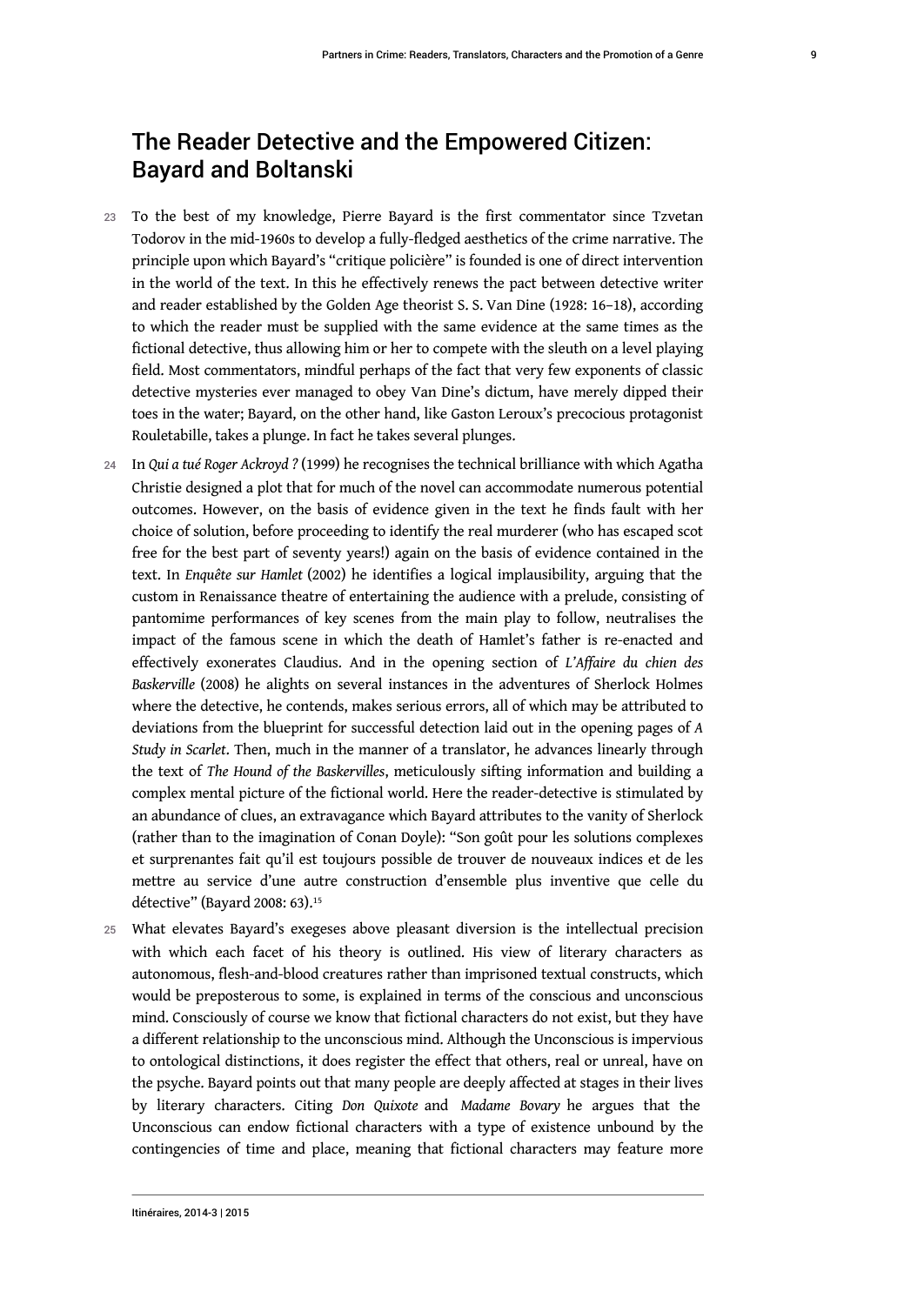prominently in a reader's life than some acquaintances of the real world. Moreover, the exoticism of the literary character evokes the chance encounter, the excitement of meeting someone new, and potentially threatening.

- <sup>26</sup>Bayard's typically creative reading of *The Hound of the Baskervilles* is predicated on the complexity of just such a relationship between a real person and a fictional character, in this case that of the author and his most famous creation, whom he had resurrected to star in the novel. At one point he pans away from his near relentless pursuit of the real culprit—which is neither a large dog nor its owner—in order to frame his methodology within a broader theoretical context. Borrowing from Thomas Pavel's work on the boundaries between the real and the fictional, he pitches the debate over how readers respond to the literary text at an ontological level. Bayard envisages a spectrum. At one pole would be situated the pure *ségrégationnistes*, who would consider the content of a fictional text as a product entirely of the imagination and therefore divested of any truth values. At the other lodge the *intégrationnistes*, who believe that there is no ontological difference between the content of a fictional text and non-fictional descriptions of the universe. Bayard merrily outs himself as a radical *intégrationniste* and proceeds to examine the emotional turbulence that characterised the relationship between Sir Arthur Conan Doyle and Sherlock Holmes, supporting his argument with reference to other " *intégrationniste*" features, notably the figure of the *golem* in fantasy literature which, he argues, is such a vivacious entity that it frequently escapes the clutches of its creators (Bayard 2008: 114–20).
- 27 Although Bayard is himself a stimulating reader of literature, his prescription is less anarchic than it might first appear. Like many modern theorists, he insists on the incompleteness of the literary text and on the role of the reader, which is to provide "la clôture subjective." However, if the reader is to be afforded the status of co-creator, she must earn her stripes, for this "travail de complément" should be carried out with "la plus grande rigueur possible" (Ibid.: 77). Bayard does not elaborate upon what this "rigueur" might entail, but the inference is that it can only derive from years of more disciplined study of literature and training in critical theory. It might also explain why Bayard concentrates his efforts on reading canonical texts and also why he does not broach more radical experimentation with the idea of literary or artistic co-creation, which is implicit in the current trend for "fan fiction."[16](#page-14-9)
- <span id="page-10-0"></span>28 This emphasis on subjectivity that characterises Bayard's approach precludes much interrogation of how crime fiction, especially in its more contemporary forms, may articulate wider political and societal concerns. However, these are precisely the questions that animate sociologist Luc Boltanski's investigation (2012) into the prominence and indeed the popularity of the genre in 20th-century western society. Boltanski's thesis is that crime narratives—he foregrounds the conventional mystery story or whodunit, and the spy novel—have played a significant role in shaping social realities. Echoing the work of Jacques Dubois (1993), he argues that the *raison d'être* of the detective and spy novels is to demarcate and profile the tropes of the "énigme" or puzzle, and of the "complot" or conspiracy. These features, he insists, are part of a hidden reality, occluded from view by what he calls the "régularités sociales" of ordinary life. The stated purpose of crime fiction is therefore to expose secrets and disclose suppressed knowledge, and this is why even the most apparently anodyne detective story will always raise questions about the society in which it is read. Boltanski outlines his ideas in the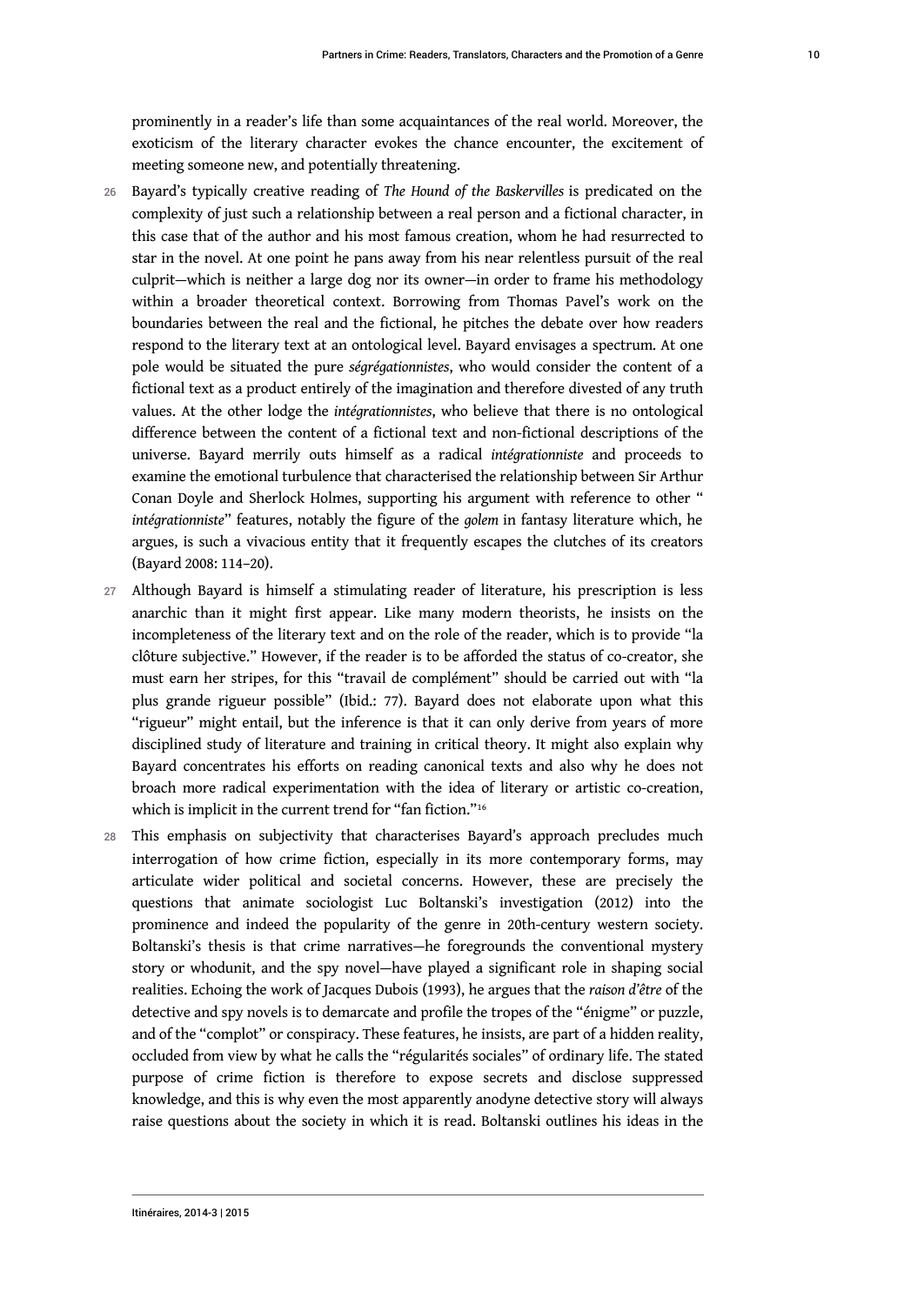course of an analysis of just such an apparently insignificant mystery story, G. K. Chesterton's *The Blue Cross*:

<span id="page-11-0"></span>L'énigme est donc une singularité (puisque tout événement est singulier) mais une singularité ayant un caractère que l'on peut qualifier d'anormal, qui tranche avec la façon dont les choses se présentent dans des conditions supposées normales, en sorte que l'esprit ne parvient pas à inscrire cette inquiétante étrangeté dans le champ de la réalité. (Boltanski 2012: 22)[17](#page-14-10)

- 29 Crime fiction thus inducts its reading public into a quest for truths. When the work at hand is a spy novel, the stakes are higher because there is a switch from the individual (or very occasionally small group of individuals) whose actions, it is ultimately revealed, have engendered the mystery, to the collective. The "complot" or conspiracy is defined as "nécessairement à double face […] un objet qui ne contient pas en lui-même son intelligibilité" (Ibid.: 31); however, the locus of the "complot" is the State, which Boltanski describes as the guarantor of accepted norms, the public face of things, as well as the engine of all kinds of covert machinations. Thus, the conspiracy at the heart of the spy novel reveals that things are rarely as they seem.
- 30 The value of Boltanski's analysis is to be found in a number of fascinating observations that cement the joints in his argument. He alludes to the birth of psychiatry at the end of the 19th century and to the concomitant development of the concept of paranoia. This is turned to positive effect through the reading of detective fiction, which legitimises feelings of paranoia and then paradoxically, by co-opting the reader into the process of detection, provides the opportunity for a literary cure. Paranoia is justified, or at least exorcised, by detective-like behaviour. With the "complot," individual paranoia is extended to the collective, and again negative assumptions relating to conspiracy theorists are transformed into positive values. Crime fiction is therefore viewed by Boltanski not only as a prominent feature of our global culture—"les formes narratives les plus répandues, et cela sur un plan planétaire" (Ibid.: 16)—but also as an extraordinary force for good. He points out that, although classical crime fiction was seen as intrinsically conservative in its mission to restore the natural order, the genre has never established itself under autocratic regimes. The figure of the detective is thus infused with political idealism. And here the circle is closed, as Boltanski's notion of the eternal outsider as paragon of democracy echoes the celebration of the independent enquiring mind, which was exquisitely captured in Régis Messac's pioneering study of the genre ([1929] 1975).

## Conclusion

31 Boltanski's argument, that crime fictions pierce the veneer of everyday life to reveal the hidden complexities of modern society and also evoke means of re-empowering concepts of citizenship, is compelling. His work also constitutes an important step in unravelling the enigma of contemporary crime fiction—concerning the vertiginous rate at which it continues to reach global audiences—by developing the idea that the genre provides simulations of social realities that the reader may experience as well as analyse. Throughout this essay, stress has been put on the notion that each encounter between the reader and the crime narrative enacts a renewal of the contract between producer and consumer, based on the shared knowledge that the reading itself will always be a surrogate investigation, a hermeneutic quest for truth, and that this process is germane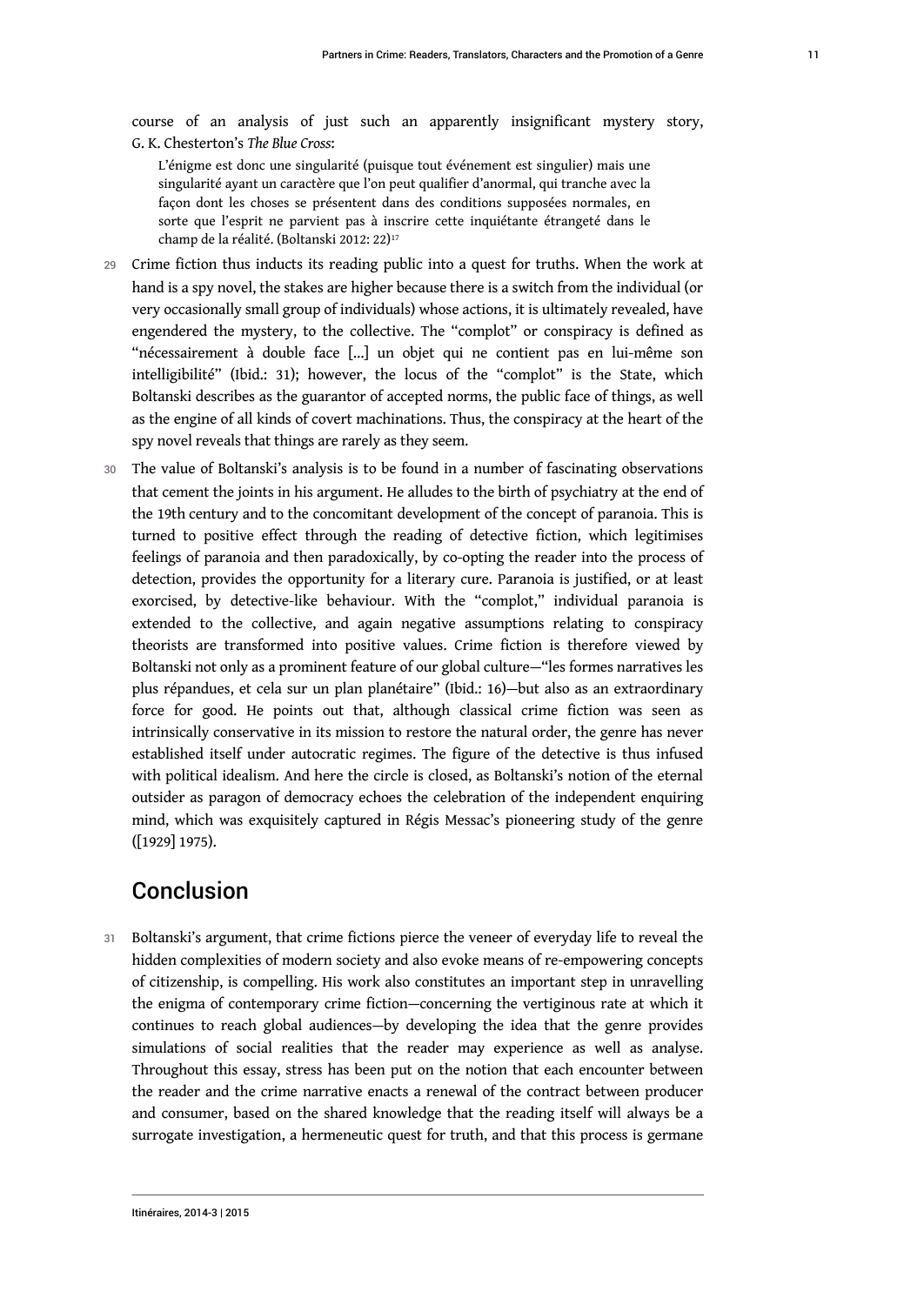to the genre. Moreover, critical practices geared towards crime fiction should at least in part reflect the importance of these series of encounters shared between the fictional character and the reader, which in themselves approximate to the series of decisions and choices that await the literary translator of the text. Reading crime fiction is in many respects a transactional process. The most successful crime fictions—those produced by Nesbŏ, Vargas or Rankin—promote a brand, often personified by a recurrent character with whom a readership can cultivate longstanding relationships and thus profit from the attractions of what theorists of popular literature term "la sérialité." Ultimately the author is paid, the translator is paid and the reader pays, for the thrill of being taken to new and dangerous places, in the company of someone who is more or less well known.

#### BIBLIOGRAPHY

Bayard, Pierre, 1999, *Qui a tué Roger Ackroyd?*, Paris, Minuit.

—, 2002, *Enquête sur Hamlet : le dialogue de sourds*, Paris, Minuit.

—, 2008, *L'Affaire du chien des Baskerville*, Paris, Minuit.

Bellos, David, 2011, *Is that a Fish in your Ear? Translation and the Meaning of Everything*, London, Penguin.

Boltanski, Luc, 2012, *Énigmes et complots : une enquête à propos d'enquêtes*, Paris, Gallimard.

Dubois, Jacques, 1993, *Le Roman policier ou la Modernité: le texte à l'œuvre*, Paris, Nathan.

Ducas, Sylvie, 2013, *La Littérature à quel(s) prix? Histoire des prix littéraires*, Paris, La Découverte.

Dumasy, Lise (ed.), 1999, *La Querelle du roman-feuilleton : littérature, presse et politique, un débat précurseur (1836-1848)*, Grenoble, ELLUG.

Forshaw, Barry, 2014, *Euro Noir: the Pocket Essential Guide to European Crime Fiction*, Harpenden, Pocket Essentials.

Goldman, Alvin, 2006, "Imagination and Simulation in Audience Responses to Fiction," in S. Nichols (ed.), *The Architecture of the Imagination: New Essays on Pretence, Possibility, and Fiction*, Oxford, Oxford University Press, p. 41–56.

Gorrara, Claire, 2012, *French Crime Fiction and the Second World War: Past Crimes, Present Memories*, Manchester, Manchester University Press.

Holmes, Diana, 2013, "The Mimetic Prejudice: the Popular Novel in France," in D. Holmes and D. Looseley (eds), *Imagining the Popular in Contemporary French Culture*, Manchester, Manchester University Press, p. 85–122.

Hutton, Margaret-Anne, 2013, *French Crime Fiction 1945-2005: Investigating World War II*, London, Ashgate.

Jenkins, Henry, 2006, *Fans, Bloggers and Gamers: Exploring Participatory Culture*, New York, New York University Press.

Jouve, Vincent, 1992, *L'Effet-personnage dans le roman*, Paris, PUF.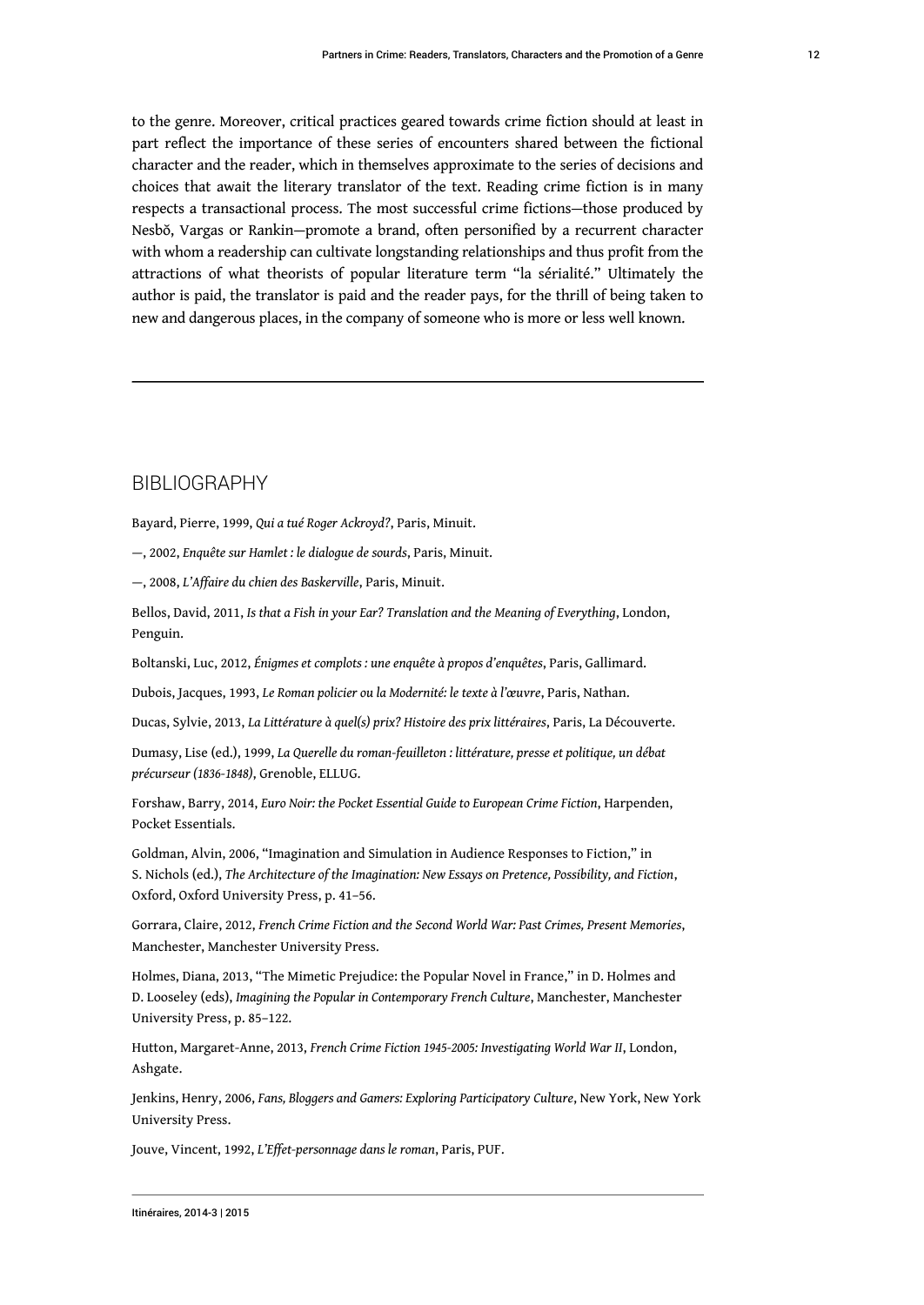Lacôte-Gabrysiak, Lylette, 2010, "C'est un best-seller !", *Communication*, no. 27/2, [En ligne], 31 mars 2010,<http://communication.revues.org/3130>. DOI: 10.4000/communication.3130. Consulted 29 January 2015.

*Le Monde* newspaper, 15 March 2007: [http://www.lemonde.fr/livres/article/2007/03/15/des](http://www.lemonde.fr/livres/article/2007/03/15/des-ecrivains-plaident-pour-un-roman-en-francais-ouvert-sur-le-monde_883572_3260.html)[ecrivains-plaident-pour-un-roman-en-francais-ouvert-sur-le-monde\\_883572\\_3260.html.](http://www.lemonde.fr/livres/article/2007/03/15/des-ecrivains-plaident-pour-un-roman-en-francais-ouvert-sur-le-monde_883572_3260.html) Consulted 28 January 2015.

Mesplède, Claude (dir.), 2007, *Dictionnaire des littératures policières*, Vols I and II, Nantes, Éditions Joseph K.

Messac, Régis, [1929] 1975, *Le Detective Novel et l'influence de la pensée scientifique*, Geneva, Slatkine Reprints.

Migozzi, Jacques, 2005, *Boulevards du populaire*, Limoges, PULIM.

Munday, Jeremy, 2012, *Evaluation in Translation: Critical Points of Translator Decision-Making*, London, Routledge.

Platten, David, 2011, *The Pleasures of Crime: Reading Modern French Crime Fiction*, Amsterdam, New York, Rodopi.

Poe, Edgar Allan, [1841] 1980, "The Murders in the Rue Morgue," in J. Symons (ed.), *Selected Tales of Edgar Allan Poe*, Oxford, Oxford University Press.

Raynal, Patrick, 1995, "Le roman noir est l'avenir du roman," *Esprit*, no. 209, p. 77–96

—, 1997, "Le roman noir est l'avenir de la fiction," *Les Temps Modernes*, no. 595, p. 88–99.

Ryan, Marie-Laure, 2001, *Narrative as Virtual Reality: Immersion and Interactivity in Literature and Electronic Media*, Baltimore, Johns Hopkins University Press.

Van Dine, S. S., 1928, "Twenty Rules for Writing Detective Stories," *American Magazine*, September 1928, p. 16–18.

Vargas, Fred, 2001, *Petit traité de toutes vérités sur l'existence*, Paris, Librio, Viviane Hamy.

#### **NOTES**

<span id="page-13-1"></span><span id="page-13-0"></span>**[1.](#page-1-0)** Patrick Raynal (1995 et 1997). Raynal was the editor of the *Série noire* (1994–2004). **[2.](#page-1-1)** *Le Monde* [newspaper], 15 March 2007: [http://www.lemonde.fr/livres/article/2007/03/15/des](http://www.lemonde.fr/livres/article/2007/03/15/des-ecrivains-plaident-pour-un-roman-en-francais-ouvert-sur-le-monde_883572_3260.html)[ecrivains-plaident-pour-un-roman-en-francais-ouvert-sur-le-monde\\_883572\\_3260.html](http://www.lemonde.fr/livres/article/2007/03/15/des-ecrivains-plaident-pour-un-roman-en-francais-ouvert-sur-le-monde_883572_3260.html) (consulted 28 January 2015).

<span id="page-13-2"></span>**[3.](#page-1-2)** [http://www.metronews.fr/culture/avant-quais-du-polar-un-genre-qui-ne-connait](http://www.metronews.fr/culture/avant-quais-du-polar-un-genre-qui-ne-connait-decidement-pas-la-crise/mndb!CwGMpuMjecmdc/)[decidement-pas-la-crise/mndb!CwGMpuMjecmdc/](http://www.metronews.fr/culture/avant-quais-du-polar-un-genre-qui-ne-connait-decidement-pas-la-crise/mndb!CwGMpuMjecmdc/) (consulted 28 January 2015).

<span id="page-13-3"></span>**[4.](#page-1-3)** Cited in Forshaw (2014: 162): "Such energy, such variety, such cleverness and such rich characterisation among the novels of this group. And such excellent translations too."

<span id="page-13-4"></span>**[5.](#page-2-0)** This gradual emergence is evidenced in Lylette Lacôte-Gabrysiak's empirical study of French bestsellers over the period 1984–2004. See Lacôte-Gabrysiak (2010).

<span id="page-13-5"></span>**[6.](#page-2-1)** The œuvres of Daniel Pennac, Jean-Claude Izzo and more recently Fred Vargas are often seen as having transcended the genre. Crime novelists Jean Vautrin, Sébastien Japrisot and Tonino Benacquista have all enjoyed considerable success as screenplay writers, adapting their own work or that of others for the cinema. Jean-Patrick Manchette, the guru of the *néo-polar*, is cited by Jean Echenoz, himself a Goncourt winner and highly esteemed contemporary writer, as a singular influence over the latter's career, and Pierre Lemaître, having won numerous accolades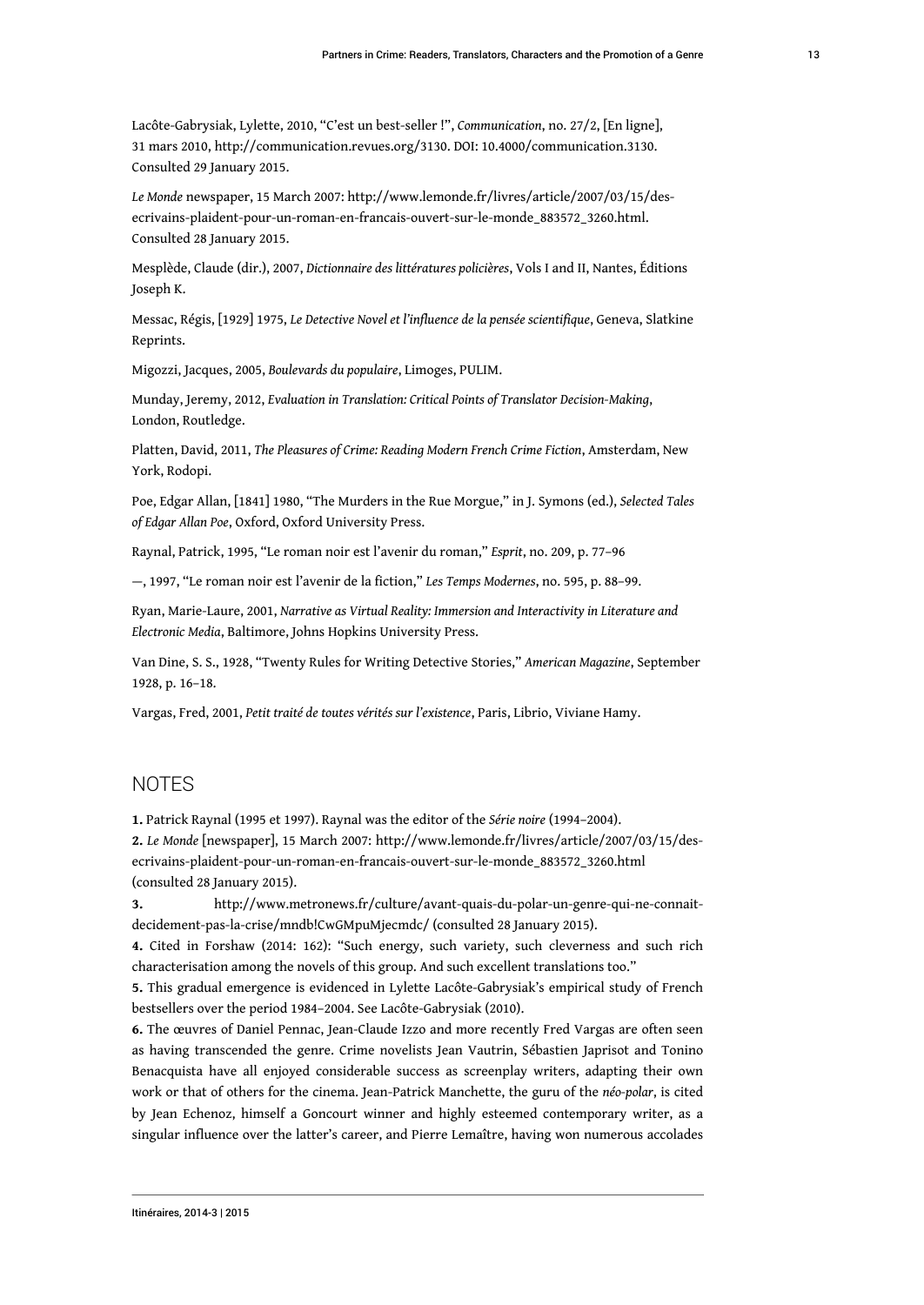for his crime novels, *Travail Soigné* (2006) and *Alex* (2011), was awarded the 2013 Prix Goncourt for *Au revoir là-haut*, his novel of the Great War.

<span id="page-14-0"></span>**[7.](#page-2-2)** This article will refer to the updated 2007 edition.

<span id="page-14-1"></span>**[8.](#page-3-0)** See two critical works on this subject published recently in English: Gorrara (2012) and Hutton (2013).

<span id="page-14-2"></span>**[9.](#page-3-1)** Prizes awarded to crime fiction are a minute fraction of the 2,000 awarded annually to French writers and poets, which, in terms of sheer scale, is unique to France. This annual cycle of prizegiving is, according to Sylvie Ducas (2013), a complex commercial enterprise, which has changed fundamentally public perception of the status of literature and literary authors. Those with the potential to write bestsellers are protected, whereas others, who, in previous eras, might have been venerated as literary greats risk marginalisation or, worse still, obscurity.

<span id="page-14-3"></span>**[10.](#page-4-0)** The three main sources of information—*LivresHebdo* ([www.livreshebdo.fr\)](http://www.livreshebdo.fr/), *L'Express* ([www.](http://www.lexpress.fr/culture/livre/palmares-livres_1579196.html) [lexpress.fr/culture/livre/palmares-livres\\_1579196.html](http://www.lexpress.fr/culture/livre/palmares-livres_1579196.html)) and, since 2004, *Edistats* ( [www.edistat.com](http://www.edistat.com/))—indicate that a bestselling polar should reach 500,000 sales.

<span id="page-14-4"></span>**[11.](#page-4-1)** "transposable to any kind of human society […] like the characters of folk tales they reach a sort of universal, timeless truth." Where I have translated from French sources, the translations are my own unless otherwise stated.

<span id="page-14-5"></span>**[12.](#page-5-0)** "These are not, as people too often deem them to be, paper entities, but living creatures, who lead autonomous lives within the books, sometimes going so far as to commit murders unbeknownst to the author."

<span id="page-14-6"></span>**[13.](#page-5-1)** Ibid. The pre-eminence accorded to the reader of the *roman feuilleton* has attracted numerous scholars: see especially Dumasy ed. (1999) and Migozzi (2005). For a concise analysis of the reception of the popular novel in France see Holmes (2013).

<span id="page-14-7"></span>**[14.](#page-7-0)** For an extended discussion of characterisation in Vargas's work, see Platten (2011: 227–32).

<span id="page-14-8"></span>**[15.](#page-9-0)** "His preference for complex, surprising solutions means that it is always possible to find new clues and to use them to construct an alternative scenario, which is more inventive than that of the detective."

<span id="page-14-9"></span>**[16.](#page-10-0)** For an informed discussion of the phenomenon of "fan fiction," see Jenkins (2006).

<span id="page-14-10"></span>**[17.](#page-11-0)** "The puzzle is therefore a singularity (since any event is singular) but a singularity of a nature that could be defined as abnormal, which breaks with the way that things appear under supposedly normal conditions, such that the mind is unable to register this disturbing peculiarity as a part of reality."

#### ABSTRACTS

This article explores the hegemonic status enjoyed by the crime novel in the contemporary era, a genre which, in contrast to the literary mainstream, continues to flourish. It suggests that the development of a body of research on crime fiction has resulted in the widespread acceptance of a finite number of unassailable generic qualities. One of these, the heuristic function of the crime narrative, plays a crucial role with regard to two questions that have stimulated much interest recently among critics. These concern firstly the relative ease with which crime fiction, unlike other literary genres, seems able to migrate from one national culture to the next, and secondly its capacity to engage with notions of the real or indeed with topical issues, even in those instances where the referential aspects of the text in question are muted. With reference to the